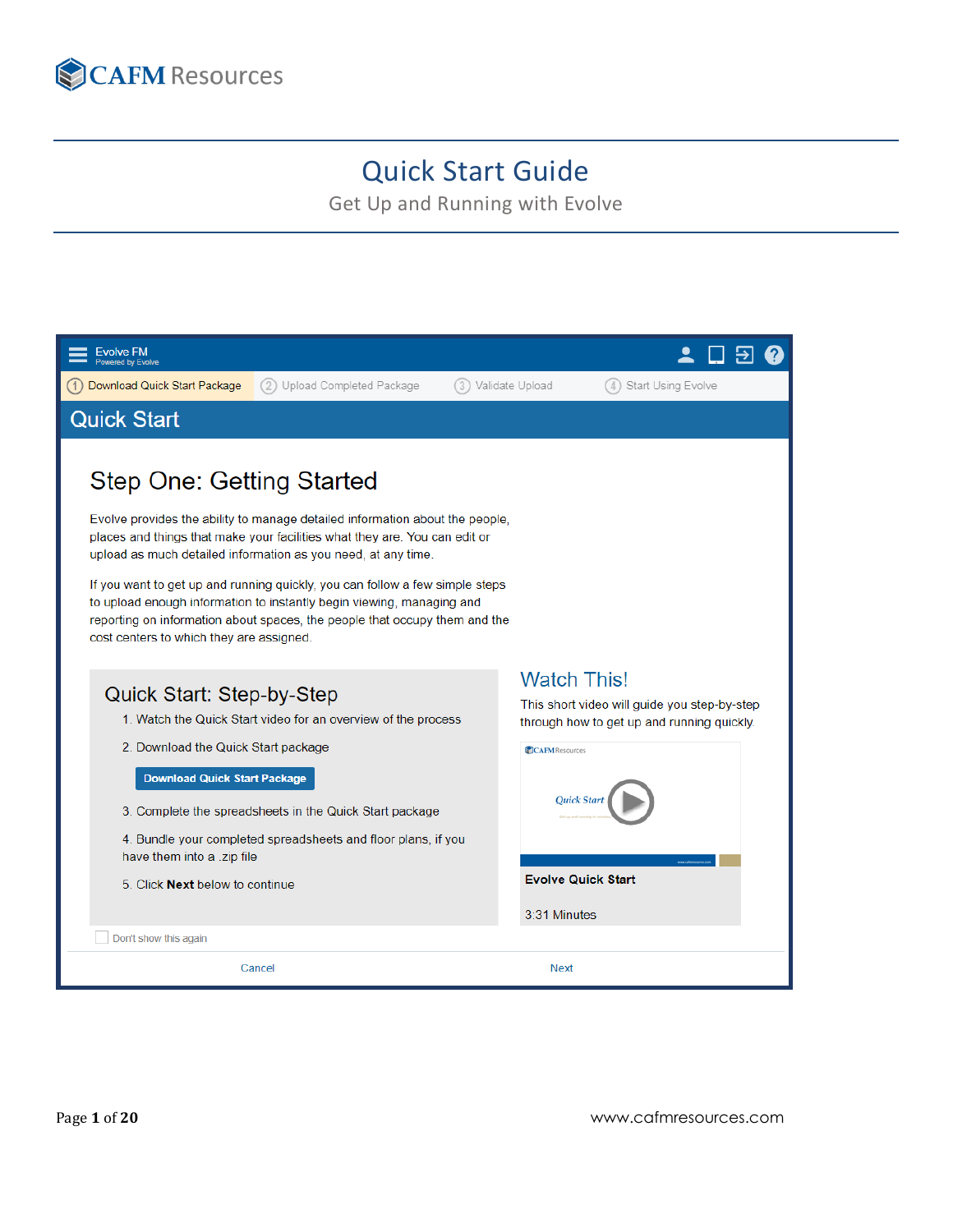# CAFM Resources

# **Contents**

|    | 1.1. |        |  |  |  |
|----|------|--------|--|--|--|
| 2. |      |        |  |  |  |
|    |      |        |  |  |  |
|    | 3.1. |        |  |  |  |
|    |      | 3.1.1. |  |  |  |
|    | 3.2. |        |  |  |  |
|    |      | 3.2.1. |  |  |  |
|    | 3.3. |        |  |  |  |
|    |      | 3.3.1. |  |  |  |
| 4. |      |        |  |  |  |
| 5. |      |        |  |  |  |
| 6. |      |        |  |  |  |
| 7. |      |        |  |  |  |
|    | 7.1. |        |  |  |  |
|    | 7.2. |        |  |  |  |
|    | 7.3. |        |  |  |  |
|    | 7.4. |        |  |  |  |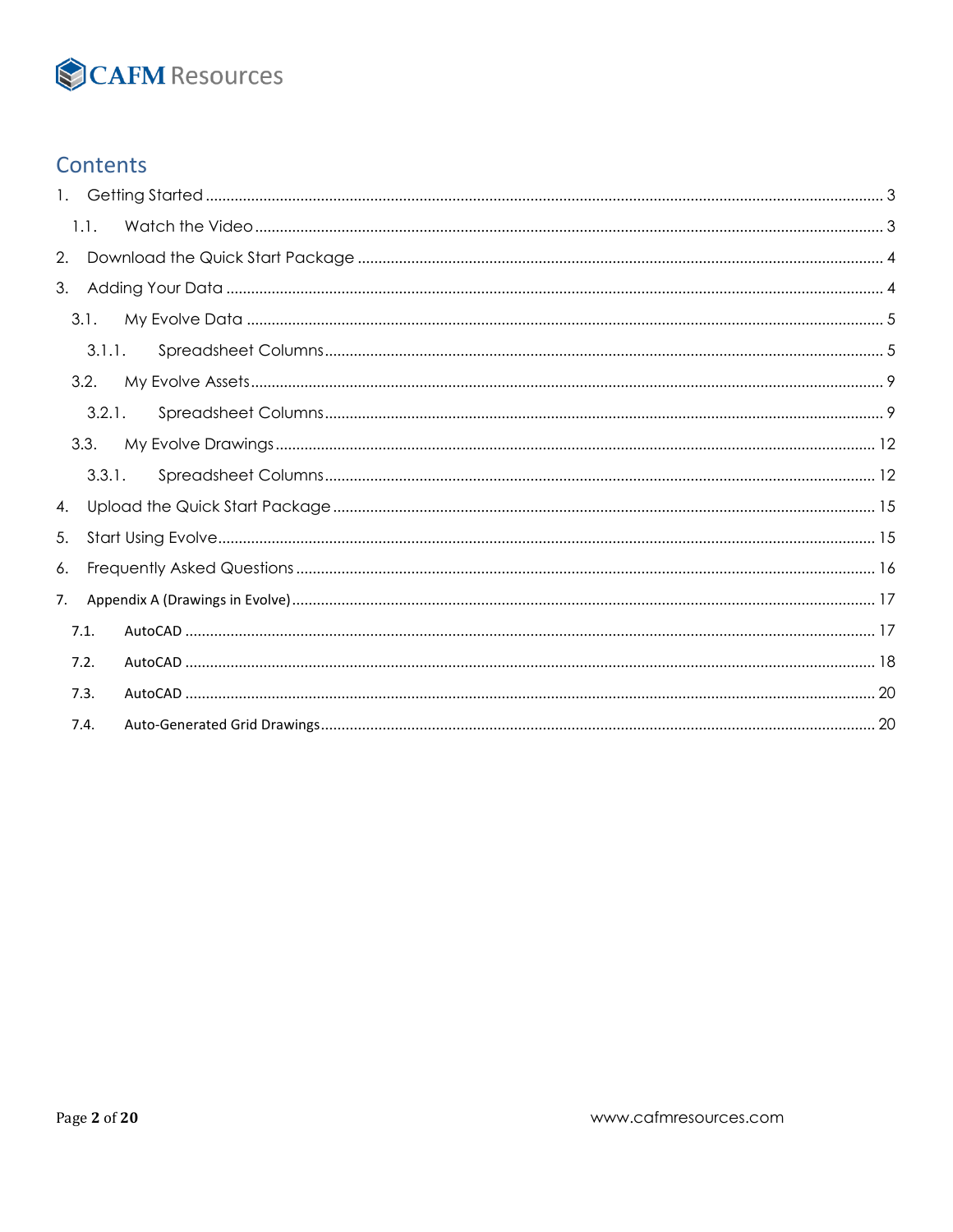

# <span id="page-2-0"></span>1. Getting Started

Evolve **Quick Start** was developed to help you get up and running quickly. There is no better way to build confidence in our solutions, and your ability to manage them, then to have you up and running within minutes of gathering together the core of your facility information. While this guide is extensive and detailed, the fact of the matter is it takes only three clicks of the mouse to go from an empty system, to working with the data for the people, places and things that make your facilities what they are.

With Evolve it will take you longer to gather together your data and drawings, (if you have or need then), then it takes to load all that information into Evolve. Quick Start breaks through the technical barriers that have traditionally stood between you and the successful implementation of a facility management solution.

# **Quick Start: Step-by-Step**

- 1. Watch the Quick Start video for an overview of the process
- 2. Download the Quick Start package
- 3. Complete the spreadsheets in the Quick Start package
- 4. Prepare your floor plans, if you have or need them
- 5. Bundle your completed spreadsheets and floor plans into a .zip file
- 6. Upload the zip file to Evolve
- 7. Start managing your facility data

# <span id="page-2-1"></span>**1.1. Watch the Video**

In addition to this guide, the Evolve Quick Start page has a link to a video that provides an overview of the process. Additionally, the Evolve Learning Center has several short, valuable, lessons on how to use Evolve and how to get the most value out of your facility data. Spending a few minutes watch these videos could save you hours of time working through the many features in the Evolve platform.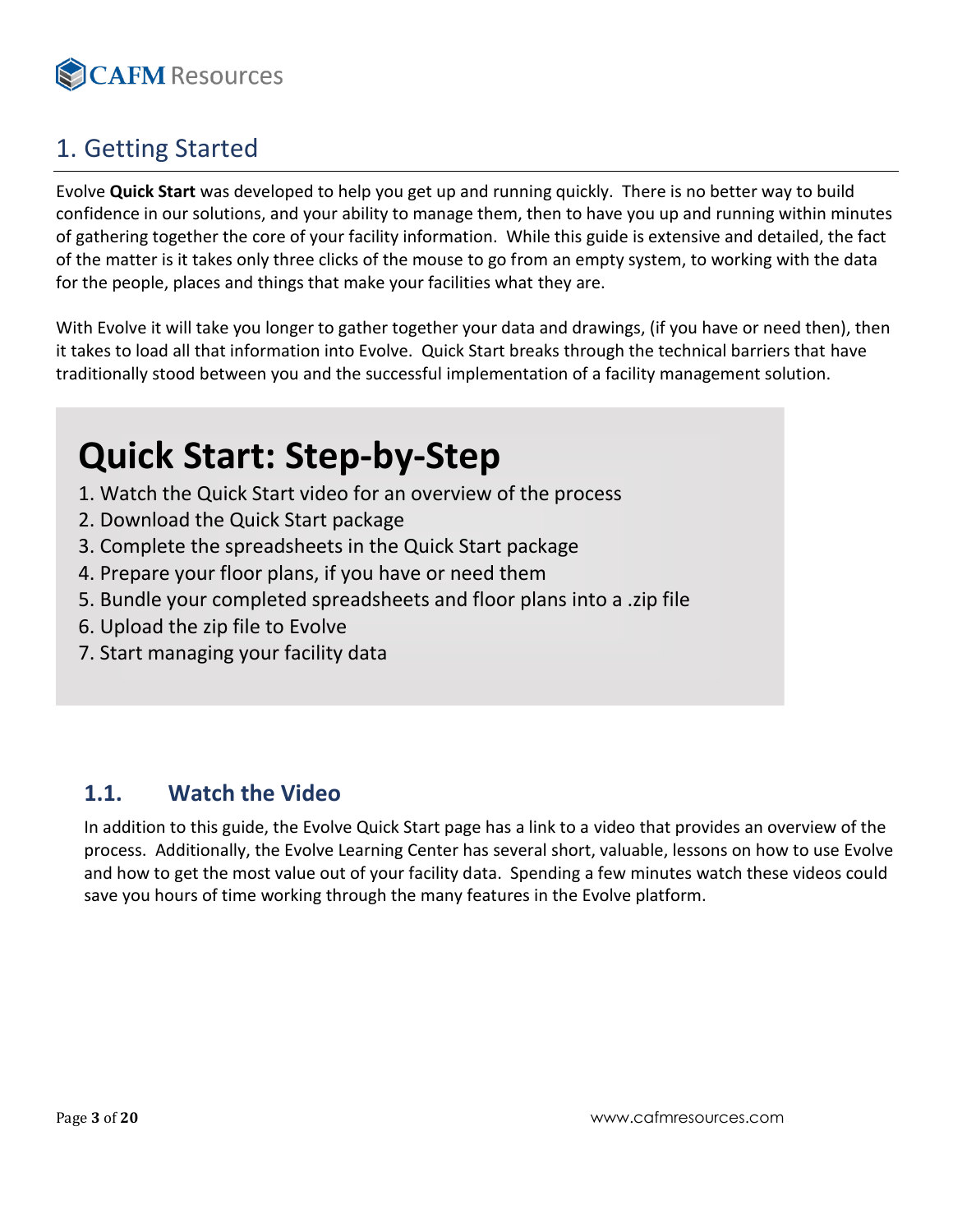<span id="page-3-2"></span>

# <span id="page-3-0"></span>2. Download the Quick Start Package

If your reading this guide, you have likely already downloaded the Quick Start package. If you haven't already downloaded the package, you can do so by clicking the "**Download Quick Start Package**" button on the Step One page of Quick Start. The package includes:

- This Quick Start Guide
- A My Evolve Data Spreadsheet
- A My Evolve Assets Spreadsheet
- A My Evolve Drawings Spreadsheet

These files and any drawings, should you need or want them, is all that is needed to get up and running quickly.

# <span id="page-3-1"></span>3. Adding Your Data

To successfully populate the Evolve platform, at least one of the three, completed, spreadsheets must be contained in the .zip package you upload back to the Evolve Platform through Quick Start. The more data you provide, the more useful the platform will be. You will always can upload additional data, or more detail associated with existing data. However, there is no easier way to get up and running than to include as much data as you can in the initial Quick Start upload.

These three text files are formatted as tab delimited files. You can use Excel, or any other spreadsheet application, capable of reading and writing tab delimited files, to enter data into these files. There are a few basic steps to follow:

- 1. Open one of the text files with Excel, or some other spreadsheet application
- 2. Enter your data into the columns, (see following sections for details)
- 3. Before saving the file, format all cells as Text

This step is **important** because many spreadsheet applications will attempt to format numerical values as numbers. This can result in the loss of leading and trailing "0".

4. Save the file in a tab delimited format

The remainder of this section will describe each column in each spreadsheet, what values they should contain, and how the values are used.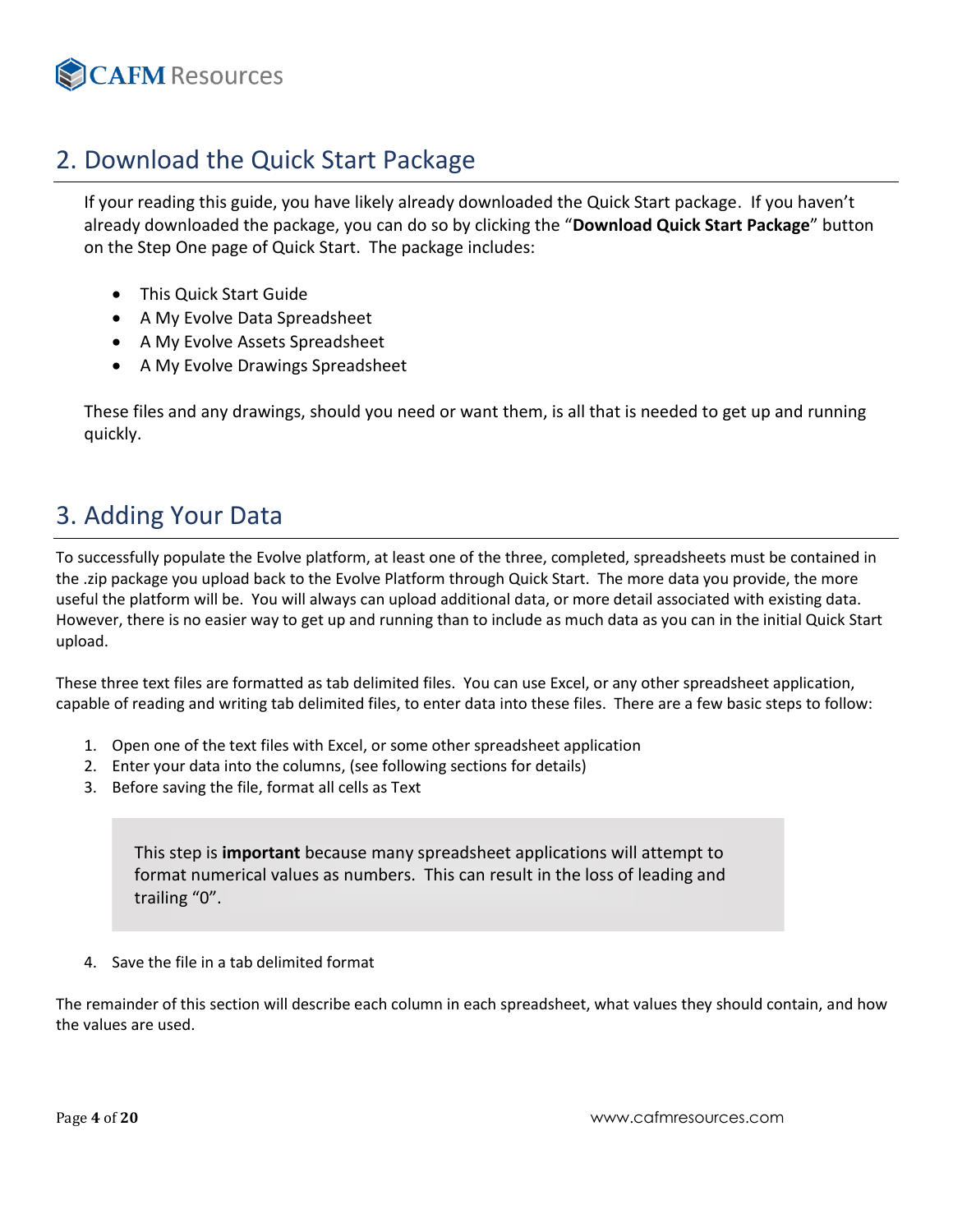

# **3.1. My Evolve Data**

The My Evolve Data spreadsheet is used to quickly upload and populate data associated with spaces. Space attributes and classifications, occupants of those spaces and the cost centers to which they are assigned is all created from this single spreadsheet. This spreadsheet is the most frequently used with Quick Start.

# **What do the Numbers Mean?**

You will notice that each column header of the spreadsheets is followed by a number contained in parenthesis. These numbers are "short hand" used by Evolve to map the data in your spreadsheet to the attributes in the Evolve Platform. You should **never** change the values in column headers. You will later learn how to alias any field in Evolve to match your desired terminology.

### <span id="page-4-0"></span>**3.1.1. Spreadsheet Columns**

Below is a brief description of the columns contained in the My Evolve Data spreadsheet.

#### **Property (required)**

The Evolve platform supports a four-tier location hierarchy. This field is used as the unique identifier to distinguish one property record from another. Any alphanumeric value may be entered in this field. An example of a location hierarchy might look something like this:

- **Central Square**
	- o Research Center
		- $\blacksquare$  Level 2
			- 1001
			- 1002

**Central Square** would be an example of a Property.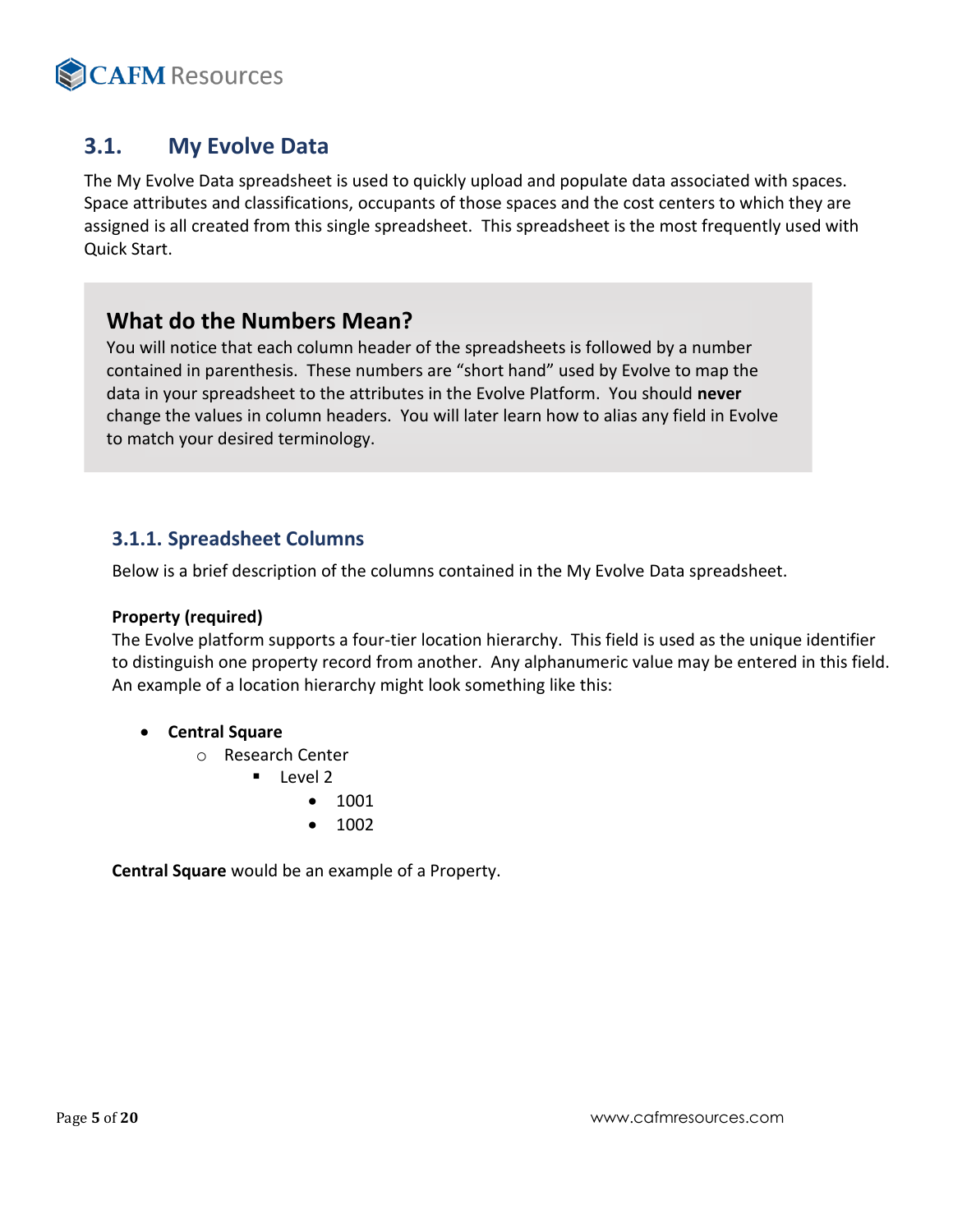

#### **Building (required)**

This field is used as the unique identifier to distinguish one building record from another. Any alphanumeric value may be entered in this field. An example of a location hierarchy might look something like this:

- Central Square
	- o **Research Center**
		- Level 2
			- 1001
			- 1002

**Research Center** would be an example of a Building.

#### **Floor (required)**

This field is used as the unique identifier to distinguish one floor record from another. Any alphanumeric value may be entered in this field. An example of a location hierarchy might look something like this:

- Central Square
	- o Research Center
		- **Level 2**
			- 1001
			- 1002

**Level 2** would be an example of a Floor.

#### **Space ID (required)**

This field is used as the unique identifier to distinguish one space record from another. Any alphanumeric value may be entered in this field. An example of a location hierarchy might look something like this:

- Central Square
	- o Research Center
		- Level 2
			- **1001**
			- **1002**

**1001** and **1002** would be examples of a Space ID.

#### **Space Name (optional)**

This field is generally used to convey a plain English name of the space. This field can be used to as an additional unique identifier, like (Reading Room 101), or as a general term, like (Reading Room).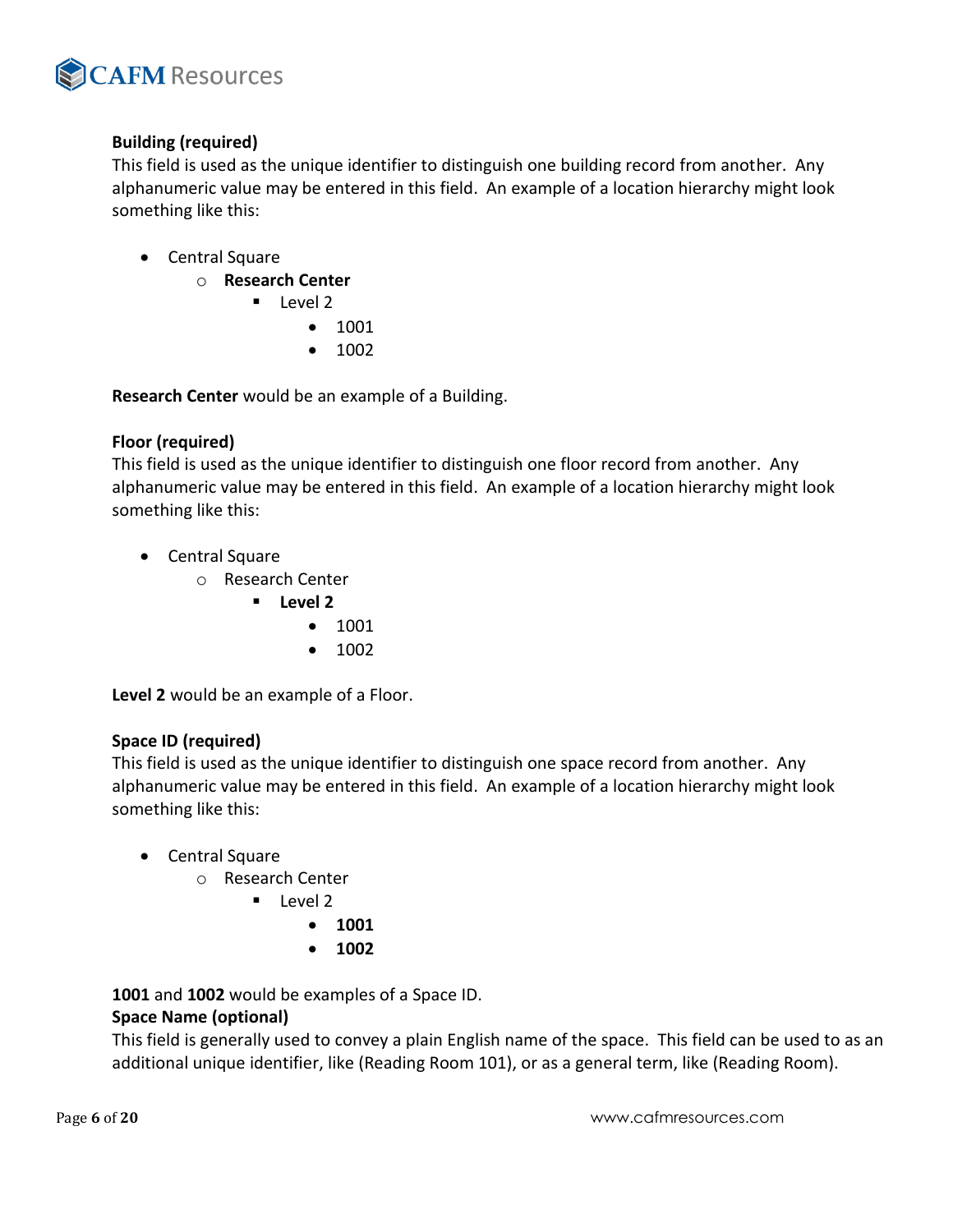

#### **Description (optional)**

This field may be used to document a detailed description of an asset.

#### **Space Category (optional)**

This is the first of three levels of cascading classifications for your spaces. As an example, you may want to classify your office spaces something like this:

- **Office**
	- o Private Office
		- Executive (Small)
		- Executive (Large)

**Office** would be an example of a Space Category.

#### **Space Class (optional)**

This is the second tier of cascading classifications for your spaces. As an example, you may want to classify your office spaces something like this:

- Office
	- o **Private Office**
		- Executive (Small)
		- Executive (Large)

**Private Office** would be an example of a Space Class.

#### **Space Sub Class (optional)**

This is the third tier of cascading classifications for your spaces. As an example, you may want to classify your office spaces something like this:

- Office
	- o Private Office
		- **Executive (Small)**
		- **Executive (Large)**

**Executive (Small)** and **Executive (Large)** would be examples of a Space Sub Class.

#### **Area (optional)**

This is field is used to display the area, (square footage), of a space. If you are bringing in CAD drawings with your Quick Start upload, you do not need to populate this field, it will be populated from the area information contained in the drawing.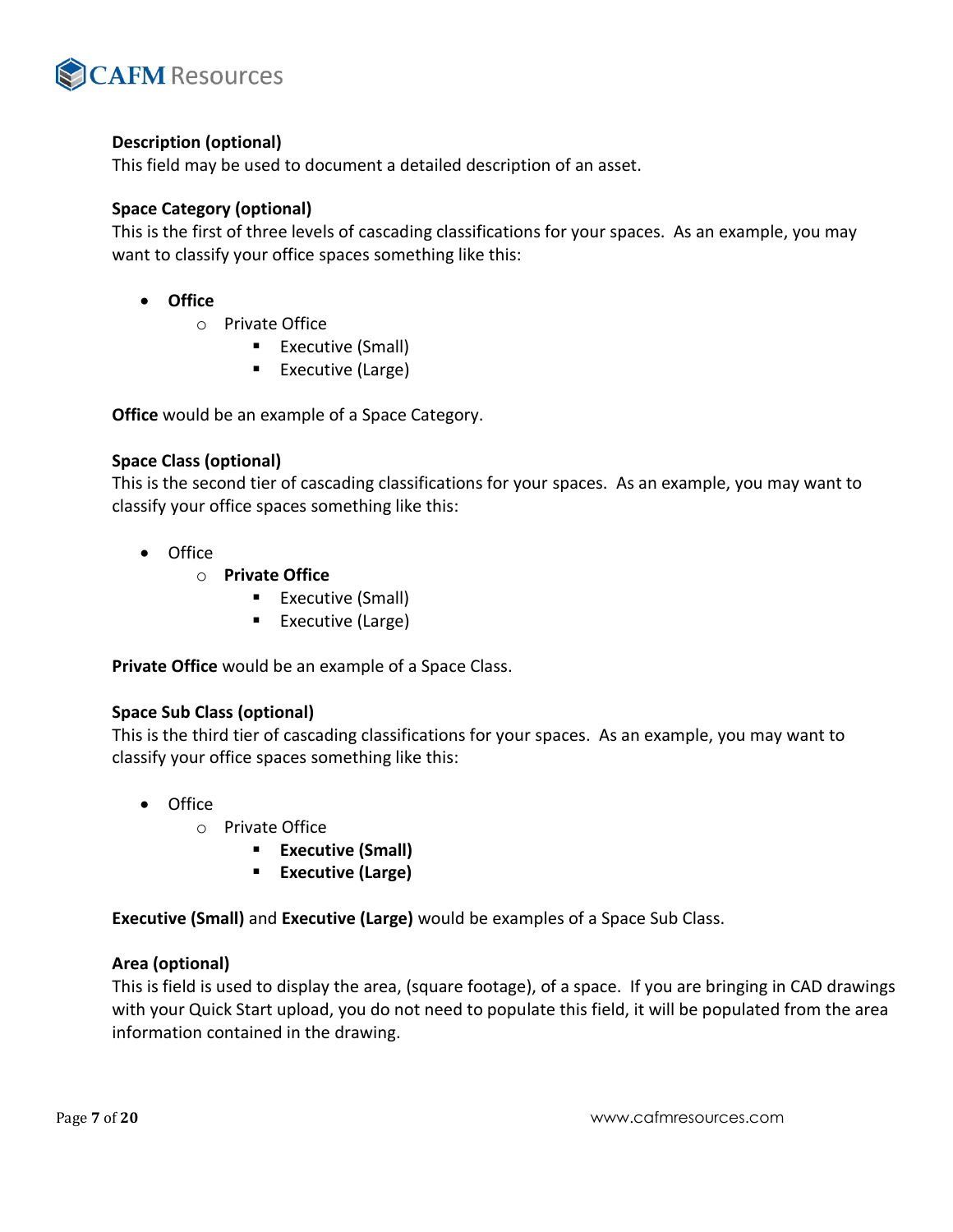

#### **Planned Headcount (optional)**

This is field is used to display the planned headcount, (seating capacity), of a space. Use this field if utilization is something you want to track.

#### **Cost Center Number (optional)**

If you track the cost centers, (departments, groups, etc.), assigned to a space. If your cost centers do not have numbers, you do not need to populate this field.

#### **Cost Center Name (optional)**

If you track the cost centers, (departments, groups, etc.), assigned to a space. If your cost centers do not have names, you do not need to populate this field.

#### **Occupant First Name (optional)**

If you want to assign a person to a space, you can enter the occupant's first name here.

#### **Occupant Last Name (optional)**

If you want to assign a person to a space, you can enter the occupant's last name here.

#### **Employee ID (optional)**

If you want to assign a person to a space, and you use a unique alphanumeric value to identify people, you can enter that value here.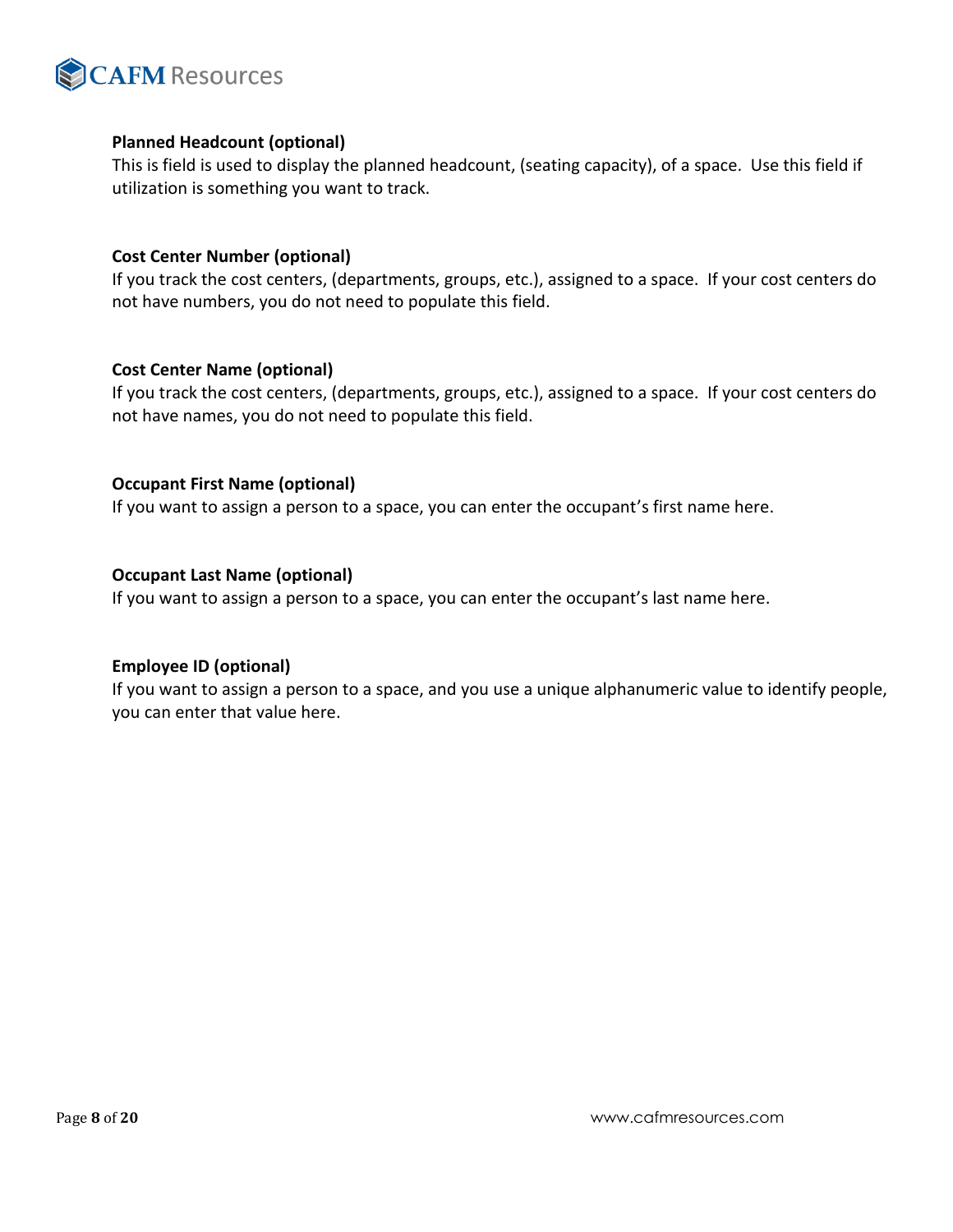

# <span id="page-8-0"></span>**3.2. My Evolve Assets**

If assets are important to your management process, you can use the My Evolve Assets.txt file to document and import these assets to the Evolve platform.

#### <span id="page-8-1"></span>**3.2.1. Spreadsheet Columns**

Below is a brief description of the columns contained in the My Evolve Assets spreadsheet.

#### **Asset ID (required)**

This field is used as the unique identifier to distinguish one asset record from another. Any alphanumeric value may be entered in this field. If you don't already have one, developing a naming convention strategy is always a good idea. This will help to insure consistency in your facility data.

#### **Asset Name (optional)**

This field is generally used to convey a plain English name of the type of assets. This field can be used to as an additional unique identifier, like (Mesh Chair 101), or as a general term, like (Mesh Chair).

#### **Description (optional)**

This field may be used to document a detailed description of an asset.

#### **Asset Category (optional)**

This is the first of three levels of cascading classifications for your assets. As an example, you may want to classify your office chairs something like this:

#### • **Office Furniture**

- o Chairs
	- Mesh-Back
	- Leather

**Office Furniture** would be an example of an Asset Category.

#### **Asset Class (optional)**

This is the second tier of cascading classifications for your assets. As an example, you may want to classify your office chairs something like this:

- Office Furniture
	- o **Chairs**
		- Mesh-Back
		- **Leather**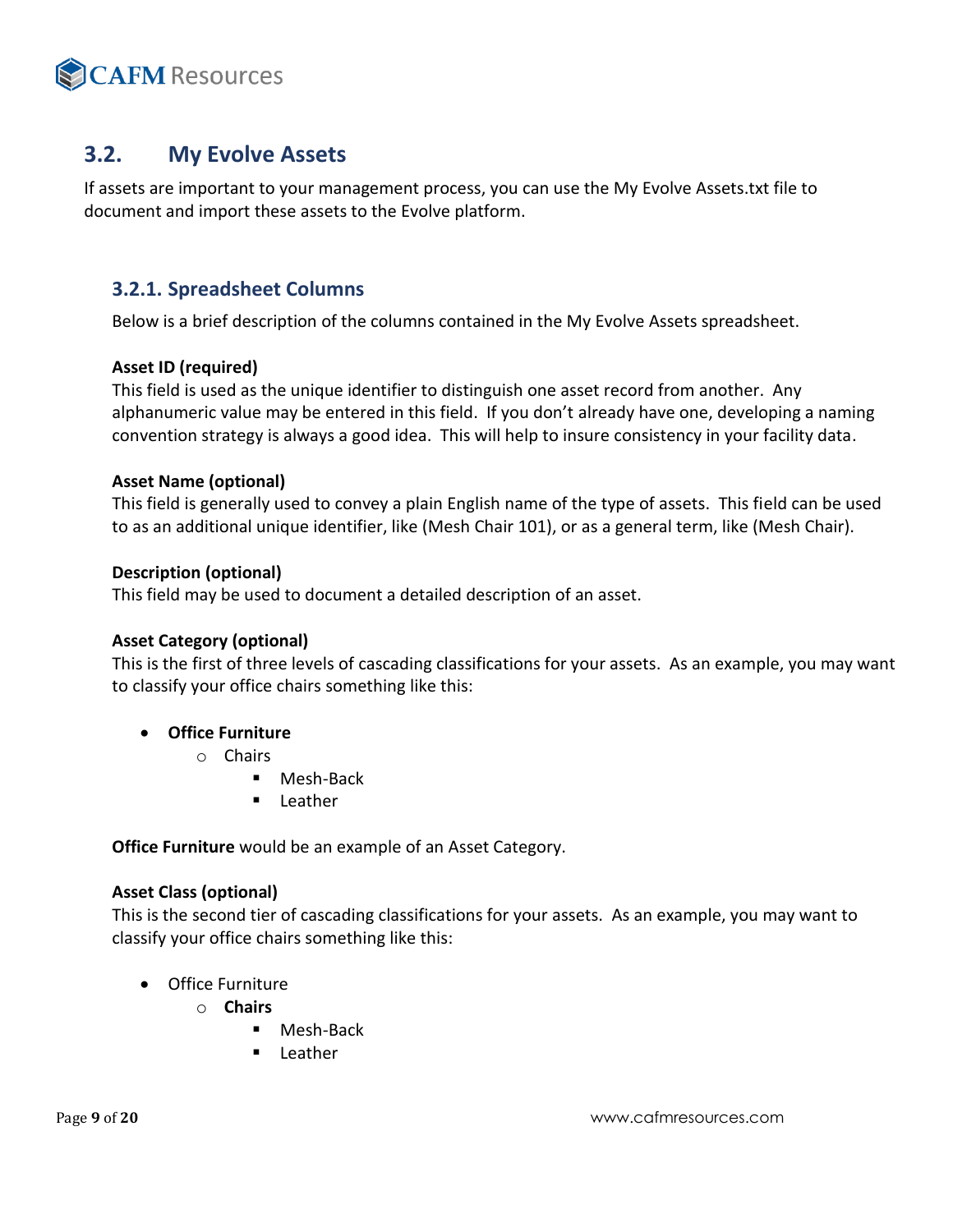

**Chairs** would be an example of an Asset Class.

#### **Asset Sub Class (optional)**

This is the third tier of cascading classifications for your assets. As an example, you may want to classify your office chairs something like this:

- Office Furniture
	- o Chairs
		- **Mesh-Back**
		- **Leather**

**Mesh-Back** and **Leather** would be examples of an Asset Sub Class.

#### **Property (optional)**

If you know the location of your assets, you can associate your assets with their locations by entering values into the location fields. The Evolve platform supports a four-tier location hierarchy. An example of a location hierarchy might look something like this:

- **Central Square**
	- o Research Center
		- Level 2
			- 1001
			- 1002

**Central Square** would be an example of a Property.

#### **Building (optional)**

If you know the location of your assets, you can associate your assets with their locations by entering values into the location fields. The Evolve platform supports a four-tier location hierarchy. An example of a location hierarchy might look something like this:

- Central Square
	- o **Research Center**
		- Level 2
			- 1001
			- 1002

**Research Center** would be an example of a Building.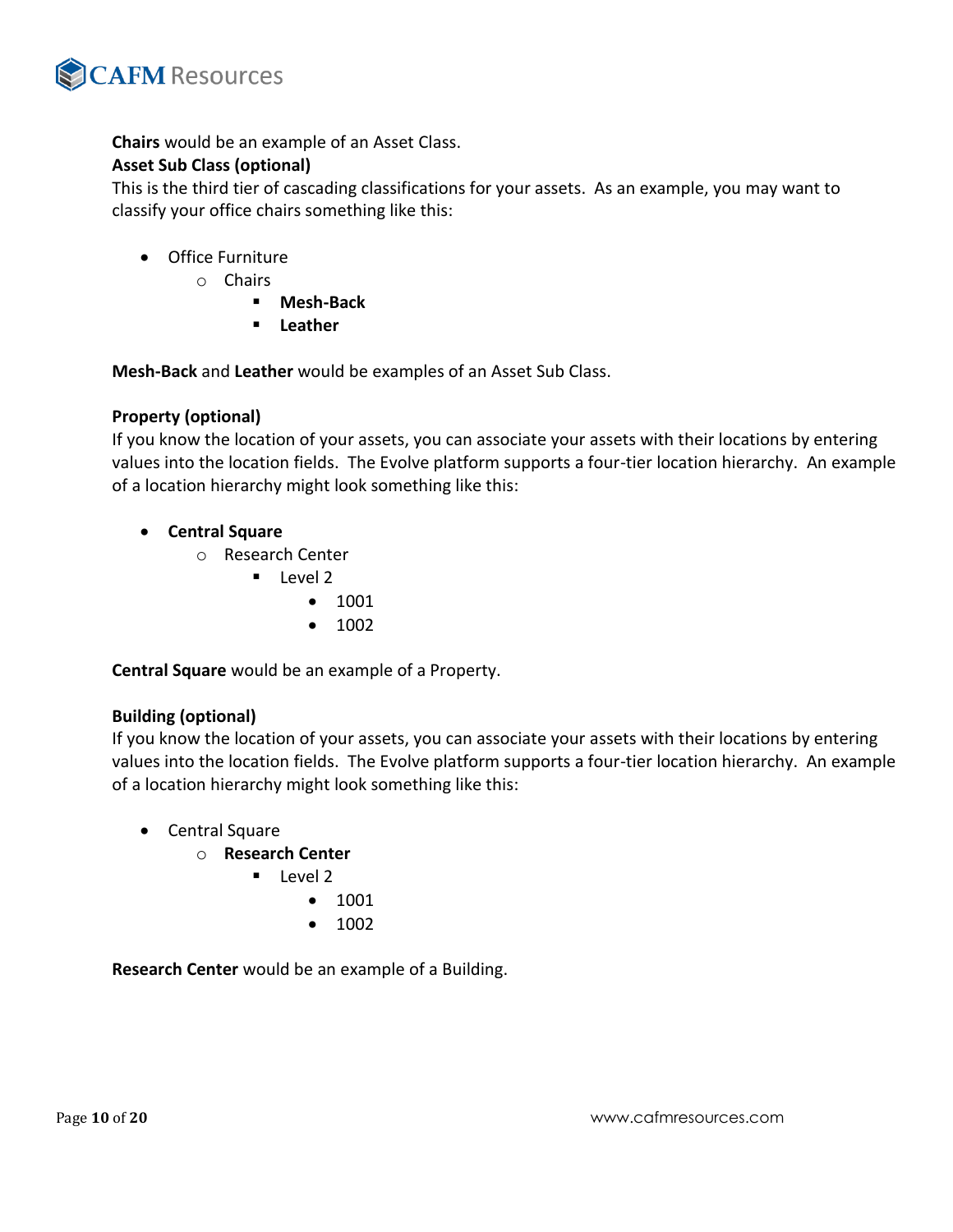

#### **Floor (optional)**

If you know the location of your assets, you can associate your assets with their locations by entering values into the location fields. The Evolve platform supports a four-tier location hierarchy. An example of a location hierarchy might look something like this:

- Central Square
	- o Research Center
		- **Level 2**
			- 1001
			- 1002

**Level 2** would be an example of a Floor.

#### **Space ID (optional)**

If you know the location of your assets, you can associate your assets with their locations by entering values into the location fields. The Evolve platform supports a four-tier location hierarchy. An example of a location hierarchy might look something like this:

- Central Square
	- o Research Center
		- Level 2
			- **1001**
			- **1002**

**1001** and **1002** would be examples of a Space ID.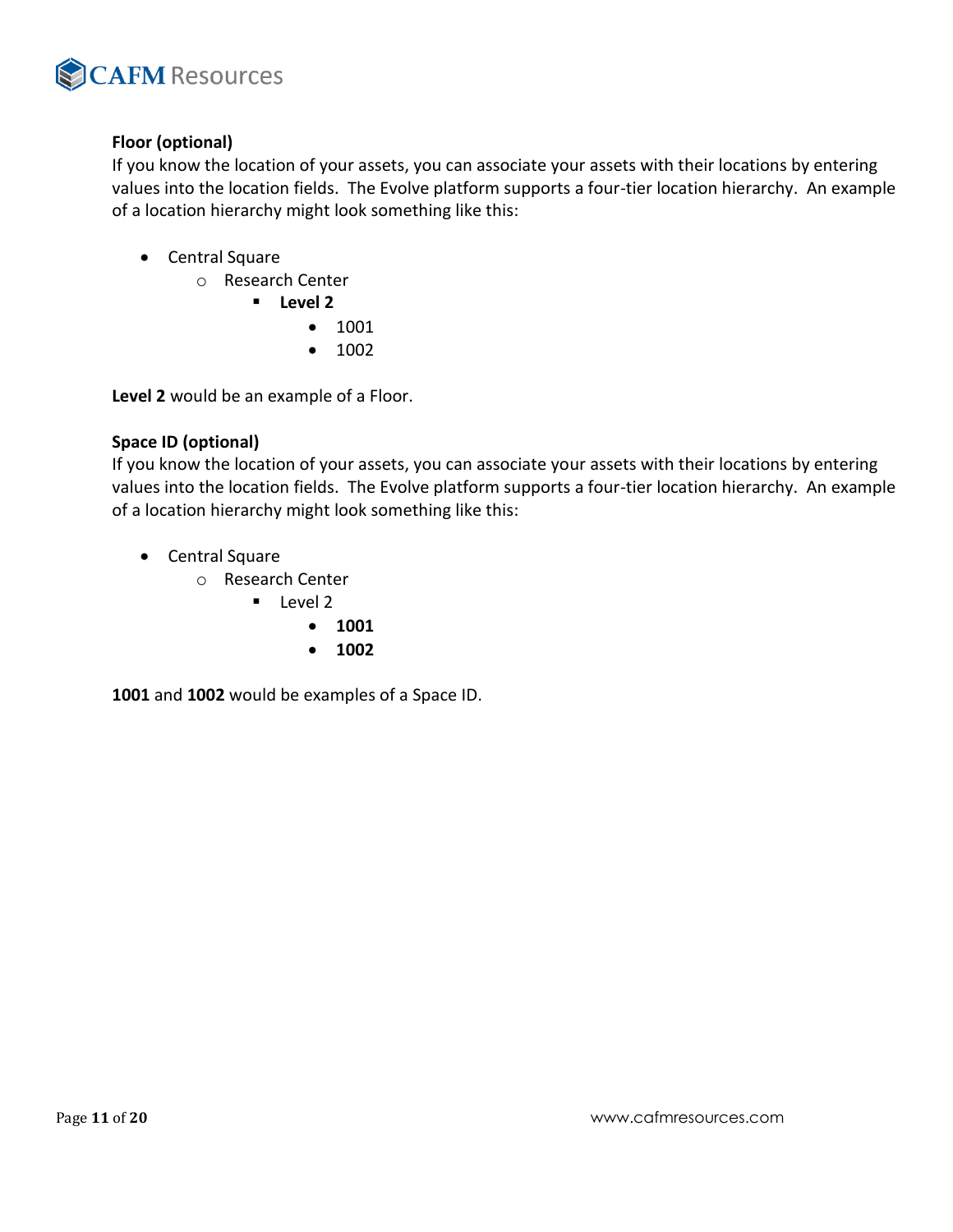

## <span id="page-11-0"></span>**3.3. My Evolve Drawings**

If you have CAD drawings that represent floor plans, or images that you want to later turn into interactive floor plans, use the My Evolve Drawings.txt file to populate information about these drawings and images.

#### <span id="page-11-1"></span>**3.3.1. Spreadsheet Columns**

Below is a brief description of the columns contained in the My Evolve Drawings spreadsheet.

#### **Property (required)**

The Evolve platform supports a four-tier location hierarchy. This field is used as the unique identifier to distinguish one property record from another. Any alphanumeric value may be entered in this field. An example of a location hierarchy might look something like this:

#### • **Central Square**

- o Research Center
	- Level 2
		- 1001
		- 1002

**Central Square** would be an example of a Property.

#### **Building (required)**

This field is used as the unique identifier to distinguish one building record from another. Any alphanumeric value may be entered in this field. An example of a location hierarchy might look something like this:

- Central Square
	- o **Research Center**
		- Level 2
			- 1001
			- 1002

**Research Center** would be an example of a Building.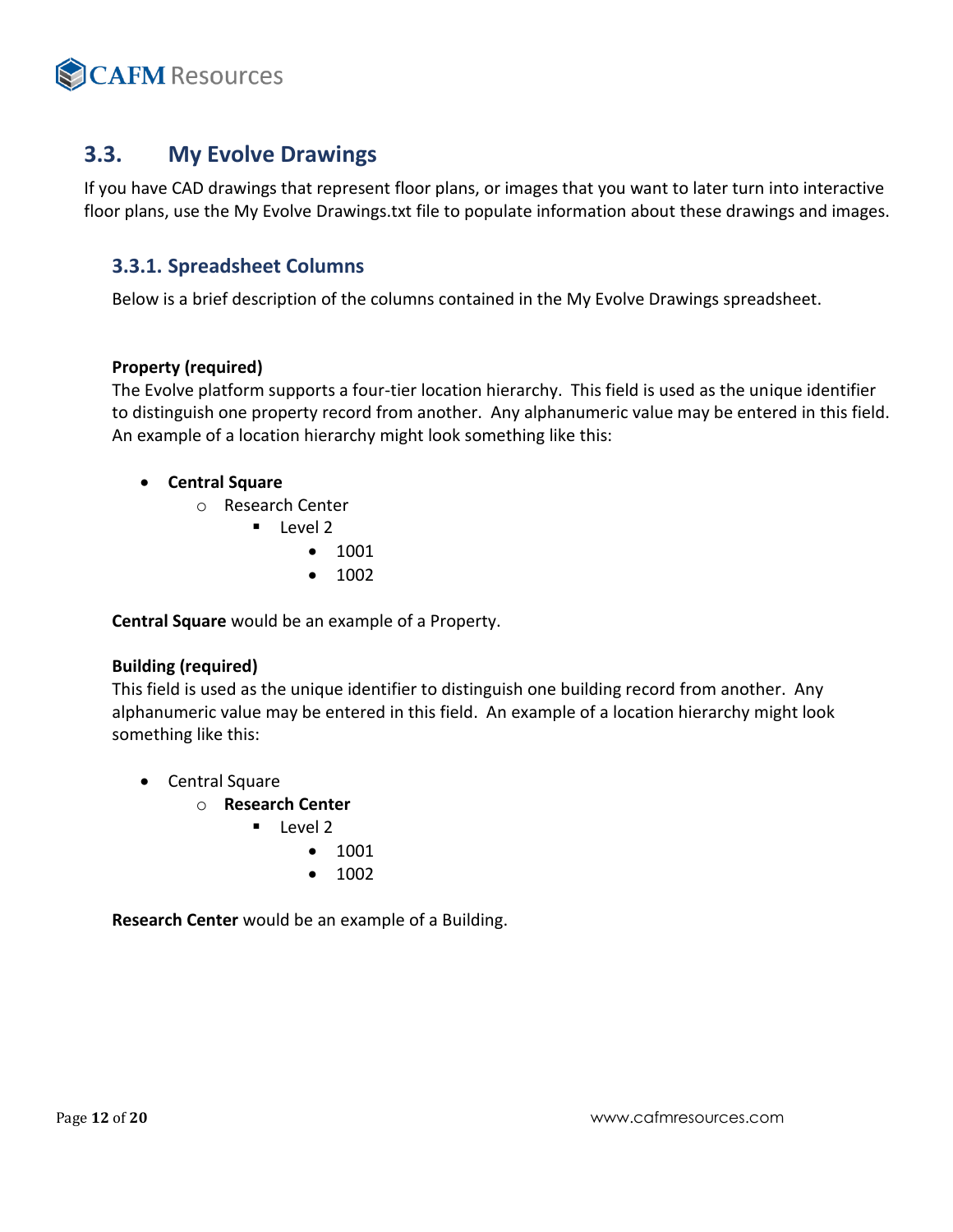

#### **Floor (required)**

This field is used as the unique identifier to distinguish one floor record from another. Any alphanumeric value may be entered in this field. An example of a location hierarchy might look something like this:

- Central Square
	- o Research Center
		- **Level 2**
			- 1001
			- 1002

**Level 2** would be an example of a Floor.

#### **Space ID (optional)**

### **NOTE**

This filed is only used to import images to OnPoint. This field will be ignored when importing Drawings, (.dwf files), into Evolve FM.

This field is used as the unique identifier to distinguish one Space record from another. Any alphanumeric value may be entered in this field. An example of a location hierarchy might look something like this:

• Central Square

o Research Center

- Level 2
	- **1001**
	- **1002**

**1001** and **1002** would be examples of a Space ID.

#### **File Name (optional)**

Use this field to document the name of the .dwf file or image file that will be used as a floorplan.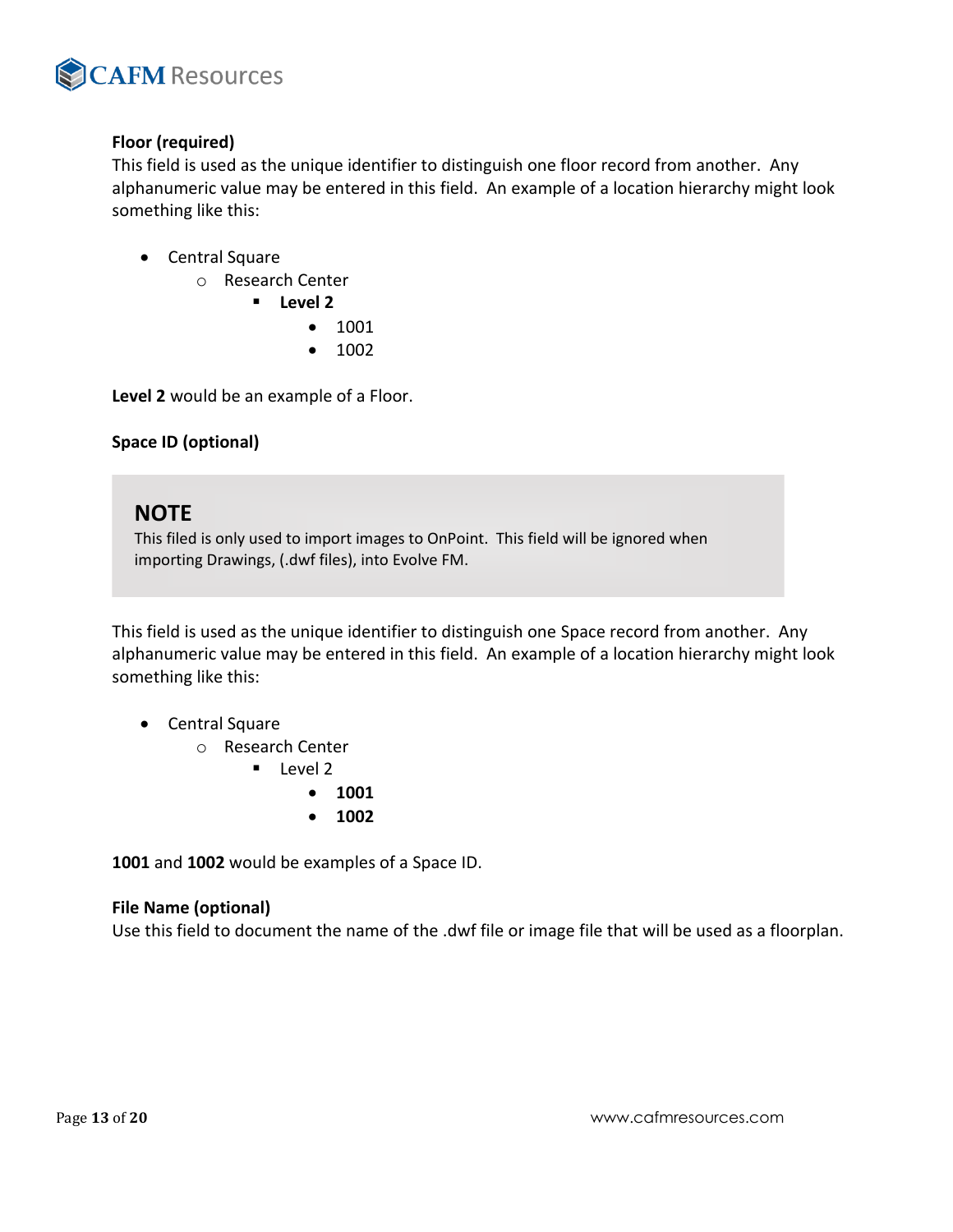<span id="page-13-0"></span>

#### **Title (required for OnPoint)**

## **NOTE**

This filed is only used to import images to OnPoint. This field will be ignored when importing Drawings, (.dwf files), into Evolve FM. This field is required when importing images to OnPoint.

This field is used as to display an image title in the OnPoint location hierarchy tree. Any alphanumeric value may be entered in this field.

#### **Is360 (Optional)**

### **NOTE**

This filed is only used to import images to OnPoint. This field will be ignored when importing Drawings, (.dwf files), into Evolve FM.

This field is used as to display an image title in the OnPoint location hierarchy tree. The acceptable values for this field are:

- **true** (Image will be processed as a 360<sup>0</sup> panoramic image)
- **false** (Image will be displayed as a traditional image file)
- No Value (Image will be displayed as a traditional image file)

### **About Drawing Files**

If you use the My Evolve Drawings spreadsheet to list your drawing files, these files must be included in the zip file uploaded to Evolve through Quick Start.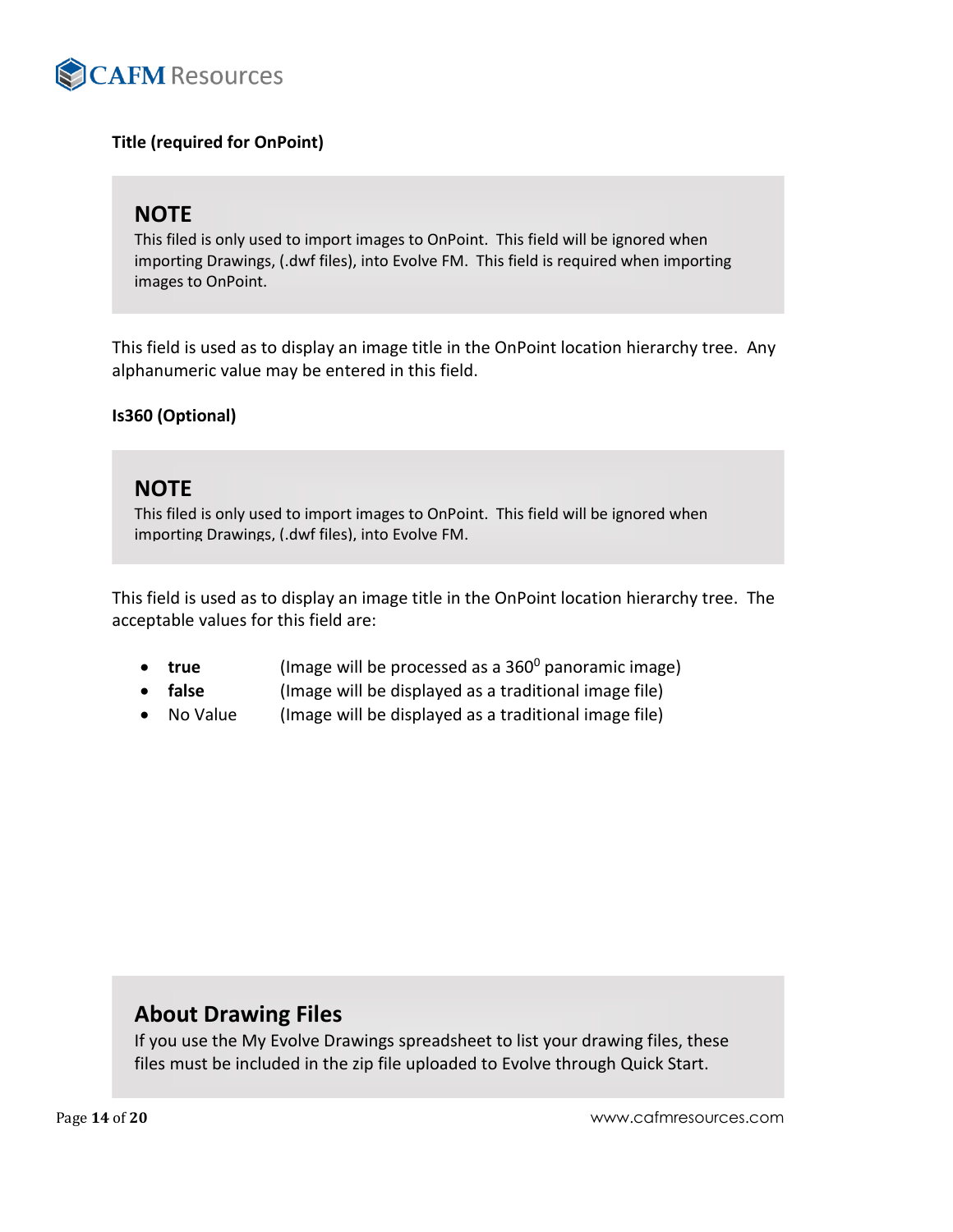

# 4. Upload the Quick Start Package

Once you have completed the desired spreadsheets, package the spreadsheets, and any drawing files or image files you may have, into a .zip package. Using Evolve Quick Start, follow the onscreen instructions for uploading the completed package.

# <span id="page-14-0"></span>5. Start Using Evolve

That's all there is to it. With your initial data upload to Evolve you are ready to begin managing and reporting on your facility information. For detailed information on how to use Evolve, see the user guides found in the help section of the application.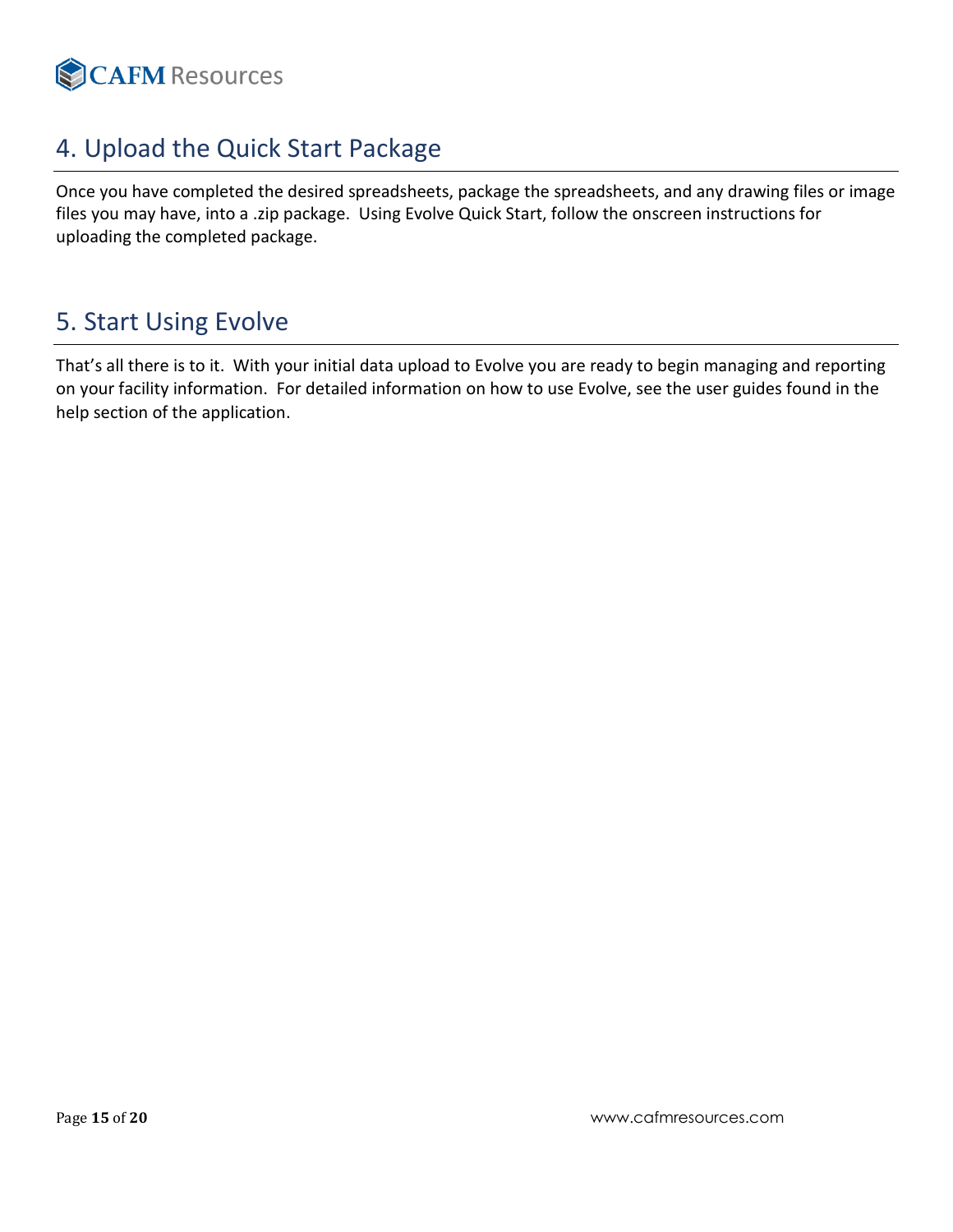

# <span id="page-15-0"></span>6. Frequently Asked Questions

Below are a few frequently asked questions that come from users new to Evolve.

### • **We use different terms to describe locations and other things, can I change these terms?**

Yes, Evolve has a complete and extensive aliasing feature that allows you to change any term used in the platform to match the terms used in your organization. For the purposes of Quick Start, you should **never** change the terms used in the spreadsheet column headers. You can change the terms in the system after using Quick Start.

### • **The Quick Start spreadsheets only accommodate basic information, how do I add more detail?**

Evolve provides spreadsheet imports for every core data collection in the platform. Quick Start, as the name implies, is focused on getting you up and running quickly. You can add additional details to the people, places and things that make up your facilities later. If you have detailed information available, you can bypass Quick Start and import detailed information using the individual grids for spaces, assets, drawings and people.

### • **Are CAD drawings required to use Evolve?**

No, in fact, Evolve can effectively manage your facility data without drawings of any kind. The benefit of drawings is the visualization of data they provide. Drawings can be added at any time. Additionally, unlike other similar solutions, Evolve will allow you to use images to create interactive drawings. If you use Quick Start to import your property, building and floor data, a "Grid Drawing", will be created for any floors that do not have an assigned drawing.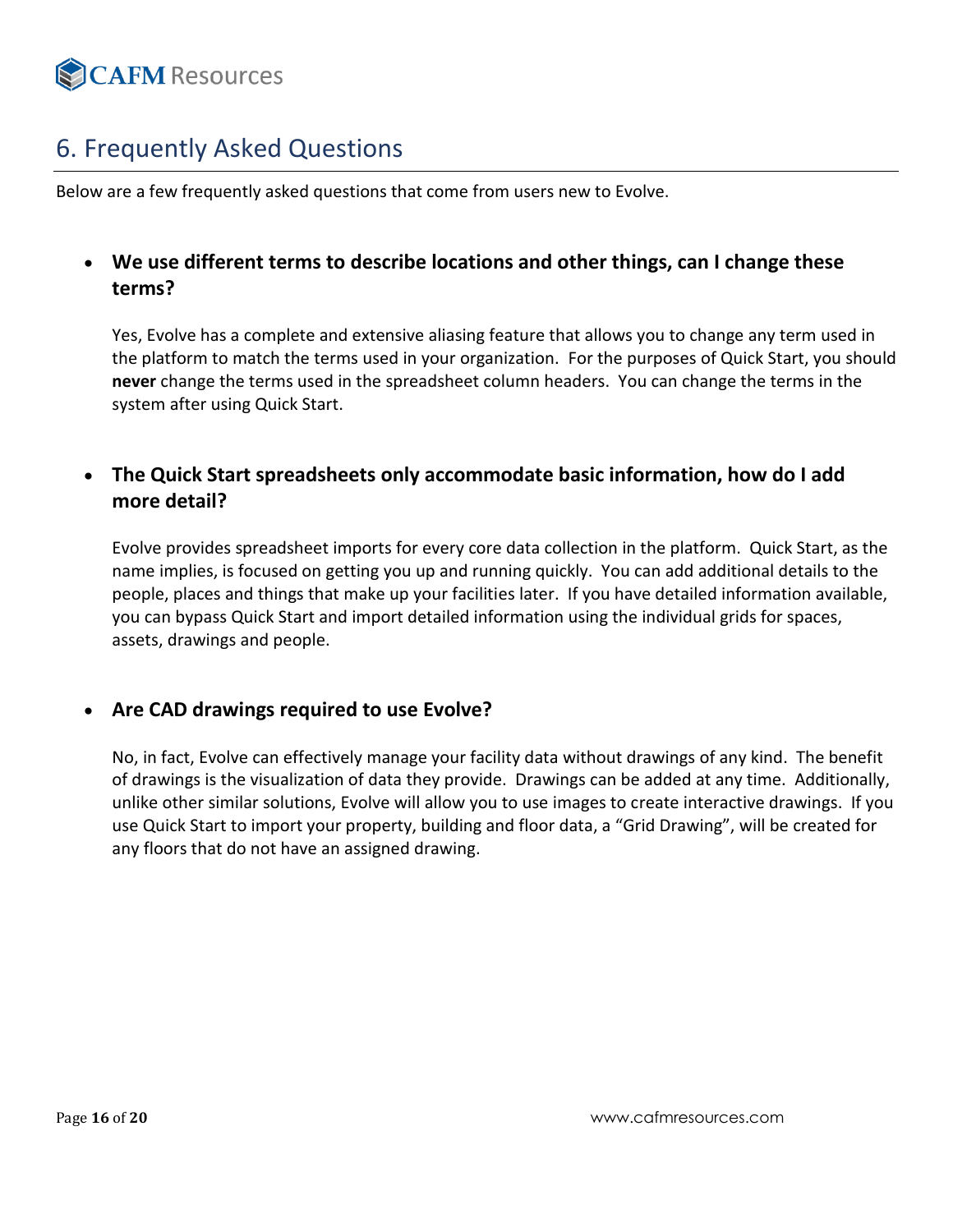

# <span id="page-16-0"></span>7. Appendix A (Drawings in Evolve)

Evolve allows the import of DWF files and image files to be used as "Drawings". Most often DWF files are produced form AutoCAD, AutoCAD Architecture ore Revit. DWF files may contain polylines, that represent spaces and blocks that represent equipment, assets, furnishings and other building elements. Depending upon that application used to create these files, there could be additional "attribution" data associated with the elements in these files.

The following sections provide a brief description of the applications and files used within evolve and how to prepare your drawings for use in Evolve.

# <span id="page-16-1"></span>**7.1. AutoCAD**

With AutoCAD drawings, you must create a polyline to define each space in the drawing. This polyline can be "paint-to-paint", (net area), or "centerline-to-centerline", (gross area), the option is yours. These space polylines should all be on the same layer, with no other geometry on that layer. Inside of each polyline, should be a simple text element which displays a room number, (Space ID). These room numbers should all be on the same layer with no other objects on that layer.

Polyline Requirements

- Polyline width = 0. No 3D polylines.
- Polylines must be at Elevation 0.0.
- Polylines must be CLOSED.
- No polylines within the boundary of another polyline.
- •

Space ID Requirements

- All Space ID text in a drawing must be unique to that drawing (no duplicate text).
- Text must be AutoCAD Single Line Text.
- Text must be at Elevation 0.0.
- Justify text Middle Center (optional).
- Place text in center of polyline (text must fit completely inside its polyline boundary).

Simple FM Tools is a free download from the [Autodesk App Store.](https://apps.autodesk.com/) This plugin provides a simple set of tools needed to tag the polylines as spaces and export your AD drawing to a DWF file that can be used in Evolve. For more information on this process, refer to the Simple FM Tools User Guide. In addition to the free version, there is a professional version of Simple FM Tools that provides a bunch of handy tools to make numbering and checking polylines a breeze.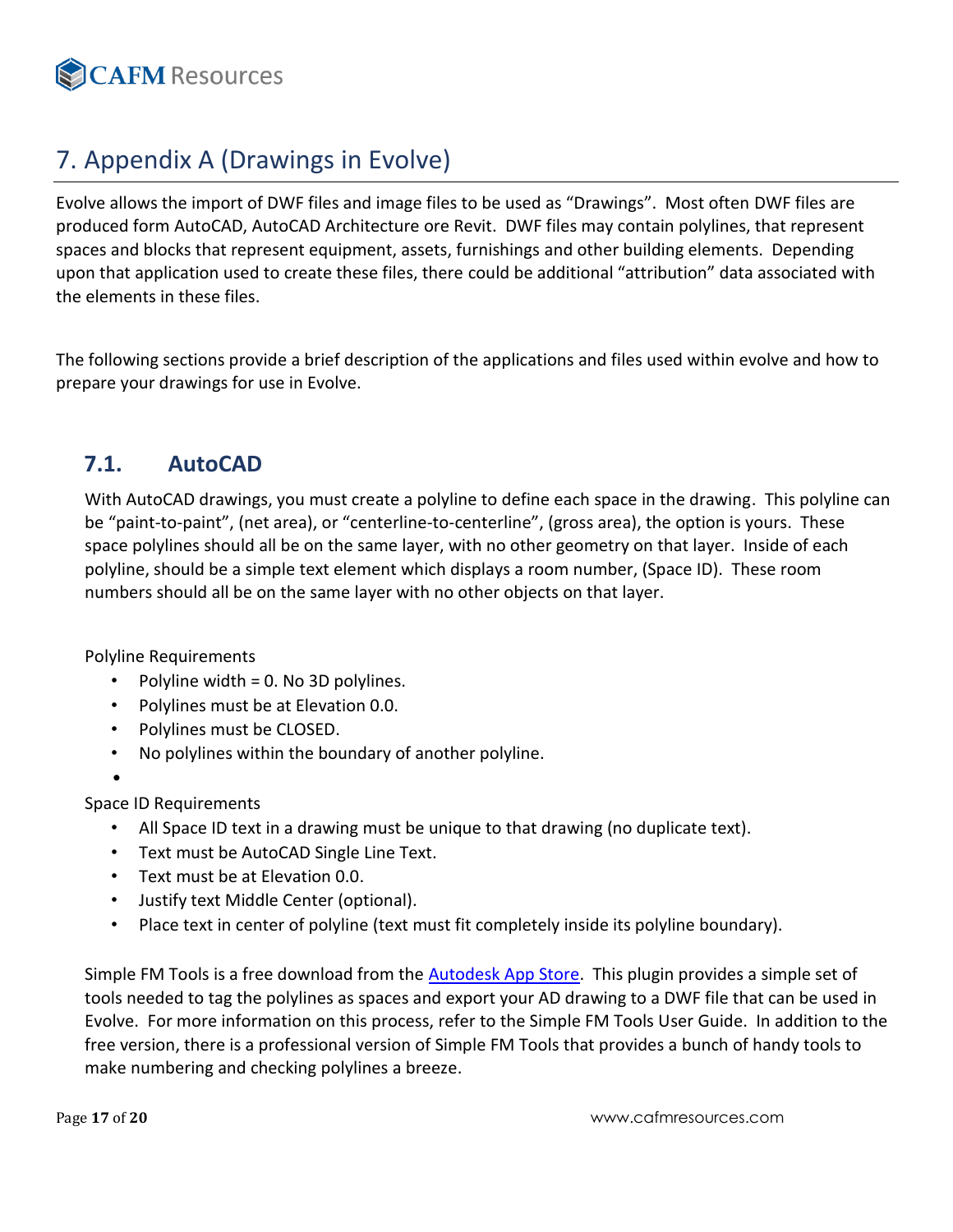

# <span id="page-17-0"></span>**7.2. AutoCAD**

With Revit, the process of preparing and exporting your drawing files is very straight forward. Be sure to add room objects to all your rooms. When exporting to a DWF file, do the following:

- 1. Select a floorplan view from the list of available views. You will need to export a separate DWF file for each floor.
- 2. Evolve requires a 2D single sheet DWF from Revit for import. As long as your model is non-isometric on the screen at time of export, it should export as 2D. Also, when selecting the file format for export, be sure it is DWF, not DWFX.



- 3. On the DWF Export Settings dialog, be sure to select the following options:
	- a. Element Properties
	- b. Rooms, spaces and areas in a separate boundary layer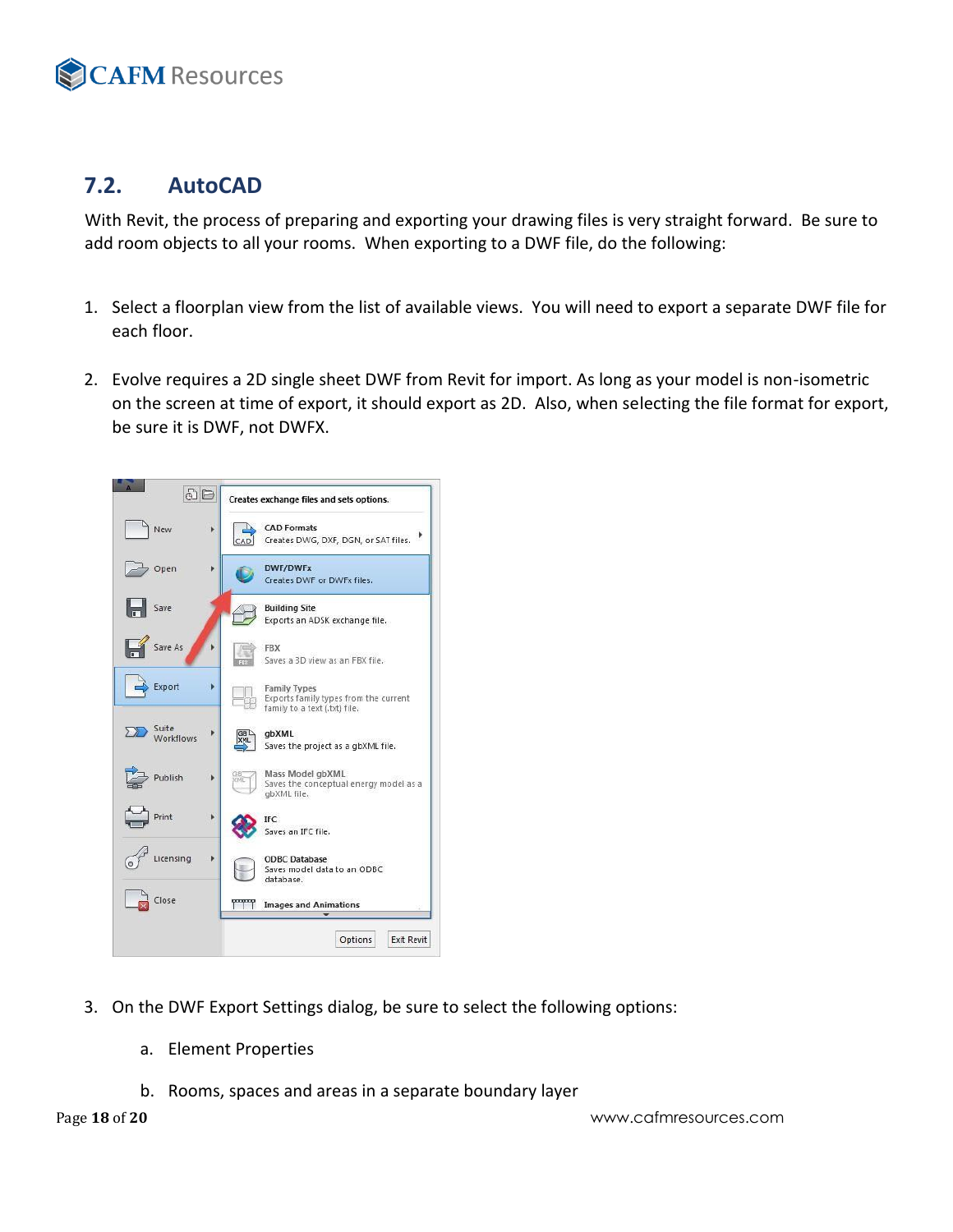

c. Use standard format

| <b>DWF Properties</b><br><b>Project Information</b><br>Views/Sheets | Name:<br>Revit DWF Exporter_Default 2   | $\overline{\phantom{a}}$                      | Save    |
|---------------------------------------------------------------------|-----------------------------------------|-----------------------------------------------|---------|
|                                                                     | Paper                                   | Orientation                                   |         |
| Export Object Data:                                                 | ANSI E: 34 x 44 in<br>Size:             | Portrait<br>▼                                 | Save As |
| Element properties                                                  |                                         | A                                             | Revert  |
| Rooms, spaces and areas in a separate bundary lay                   | <default tray=""><br/>Source:</default> | <b>O</b> Landscape                            | Rename  |
| Graphics Settings:                                                  | Paper Placement                         | <b>Hidden Line Views</b>                      | Delete  |
| <b>O</b> Use standard format                                        | © Center                                | Remove Lines Using:                           |         |
|                                                                     | Offset from<br>No Margin                | lector Processing<br>$\overline{\phantom{a}}$ |         |
| Use compressed raster format                                        | corner:                                 | Raster Processing                             |         |
| Image Quality: Low                                                  | $0.0000^*$ = x $0.0000^*$ = y           |                                               |         |
| Print Setup Name: Revite WF Exporter_Default 2                      | Zoom                                    | Appearance                                    |         |
|                                                                     | • Fit to page                           | Raster quality:                               |         |
| Print Setup                                                         |                                         | High<br>$\cdot$                               |         |
|                                                                     | 200m:                                   | Colors:                                       |         |
|                                                                     |                                         | Color                                         |         |
|                                                                     | Options                                 |                                               |         |
|                                                                     | Hide ref/work planes                    | Hide scope boxes                              |         |
|                                                                     | Hide unreferenced view tags             | $\sqrt{}$ Hide crop boundaries                |         |
|                                                                     | Region edges mask coincident lines      | Replace halftone with thin lines              |         |
|                                                                     |                                         | OK                                            | Cancel  |

- 4. Click the **Print Setup** button
- 5. On the Print Setup dialog, the important setting is the paper size, as it can affect the quality of the drawing that gets delivered when doing graphical reports in Evolve. A "C" or "D" paper size selection is recommended. Once you have a print setup you like you can save it as a template for future use.
- 6. Click **OK** to close the Print Setup dialog
- 7. Click **Next** to publish to a DWF file
- 8. The last step is to give your file a name, assign a folder to save it to, make sure the export file format selected is **DWF**, then click **OK** to export the file.